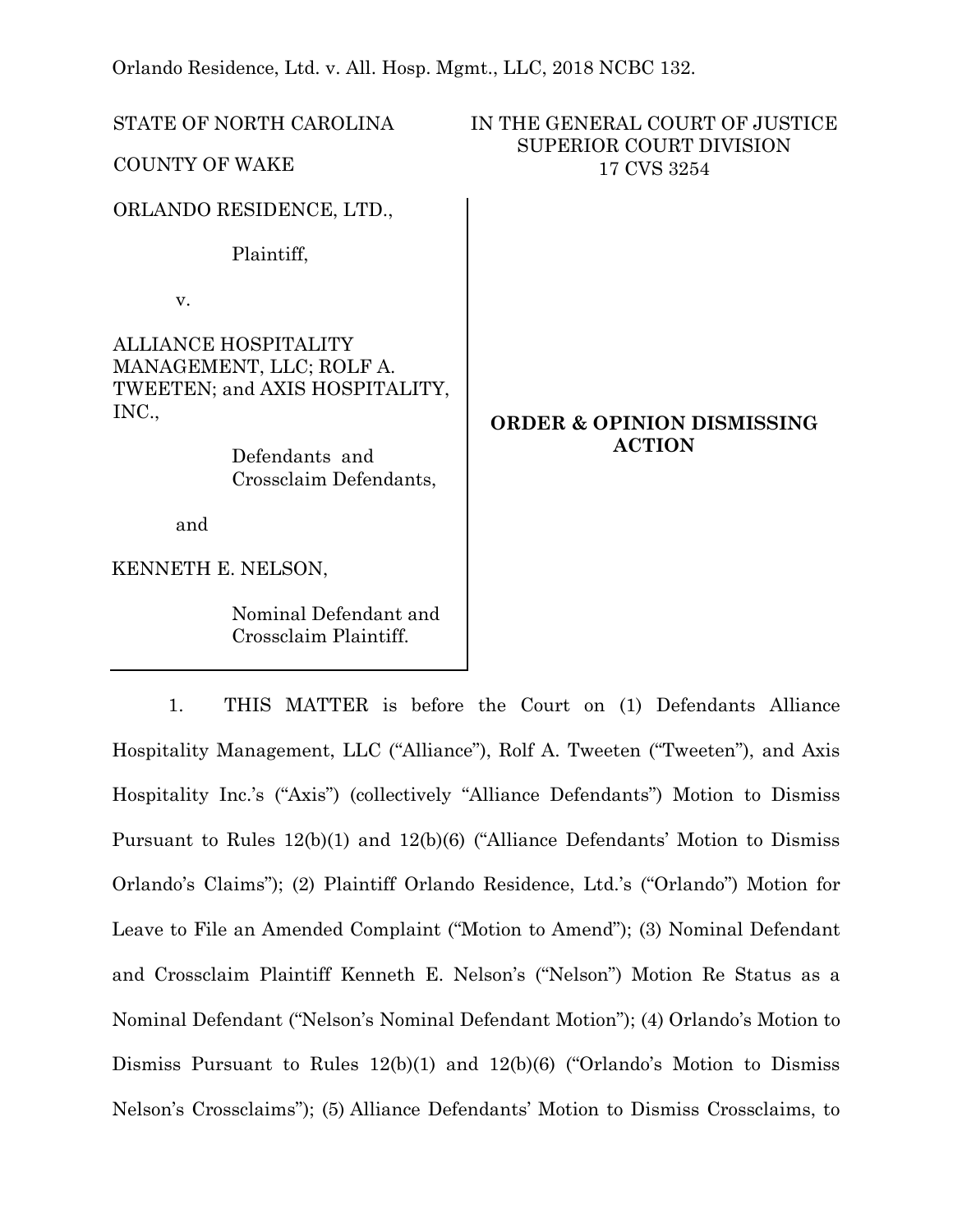Strike, for More Definite Statement, and for Entry of Appropriate Orders ("Alliance Defendants' Motion to Dismiss Nelson's Crossclaims"); and (6) Nelson's Motion for Leave to be Heard and for Continuance and Discovery ("Nelson's Rule 56(f) Motion").

2. For the reasons discussed below, the Court GRANTS Alliance Defendants' Motion to Dismiss Orlando's Claims pursuant to Rule 12(b)(6), DENIES Orlando's Motion to Amend, DENIES Nelson's Nominal Defendant Motion, GRANTS Orlando's Motion to Dismiss Nelson's Crossclaims, GRANTS Alliance Defendants' Motion to Dismiss Nelson's Crossclaims, and DENIES Nelson's Rule 56(f) Motion. As a result, all claims in this action are DISMISSED with PREJUDICE.

*Kenison, Dudley & Crawford, LLC, by F. James Warmoth, for Plaintiff Orlando Residence, Ltd.* 

*Smith, Anderson, Blount, Dorsett, Mitchell & Jernigan, LLP, by Michael W. Mitchell and Jackson W. Moore, Jr., for Defendants Alliance Hospitality Management, LLC, Rolf A. Tweeten, and Axis Hospitality, Inc.* 

*Kenneth E. Nelson (pro se).* 

Gale, Judge.

## **I. INTRODUCTION**

3. This action is the third in a line of lawsuits related to Nelson's ownership interest in Alliance, and Orlando's right to receive Alliance distributions as Nelson's judgment creditor. Nelson instituted the first lawsuit, *Nelson v. Alliance Hosp. Mgmt., LLC*, No. 11 CVS 3217, in Wake County Superior Court (the "Nelson Action"), contending that he was entitled to ten Alliance ownership units, which would now represent a 16.4% ownership percentage as a result of Alliance having redeemed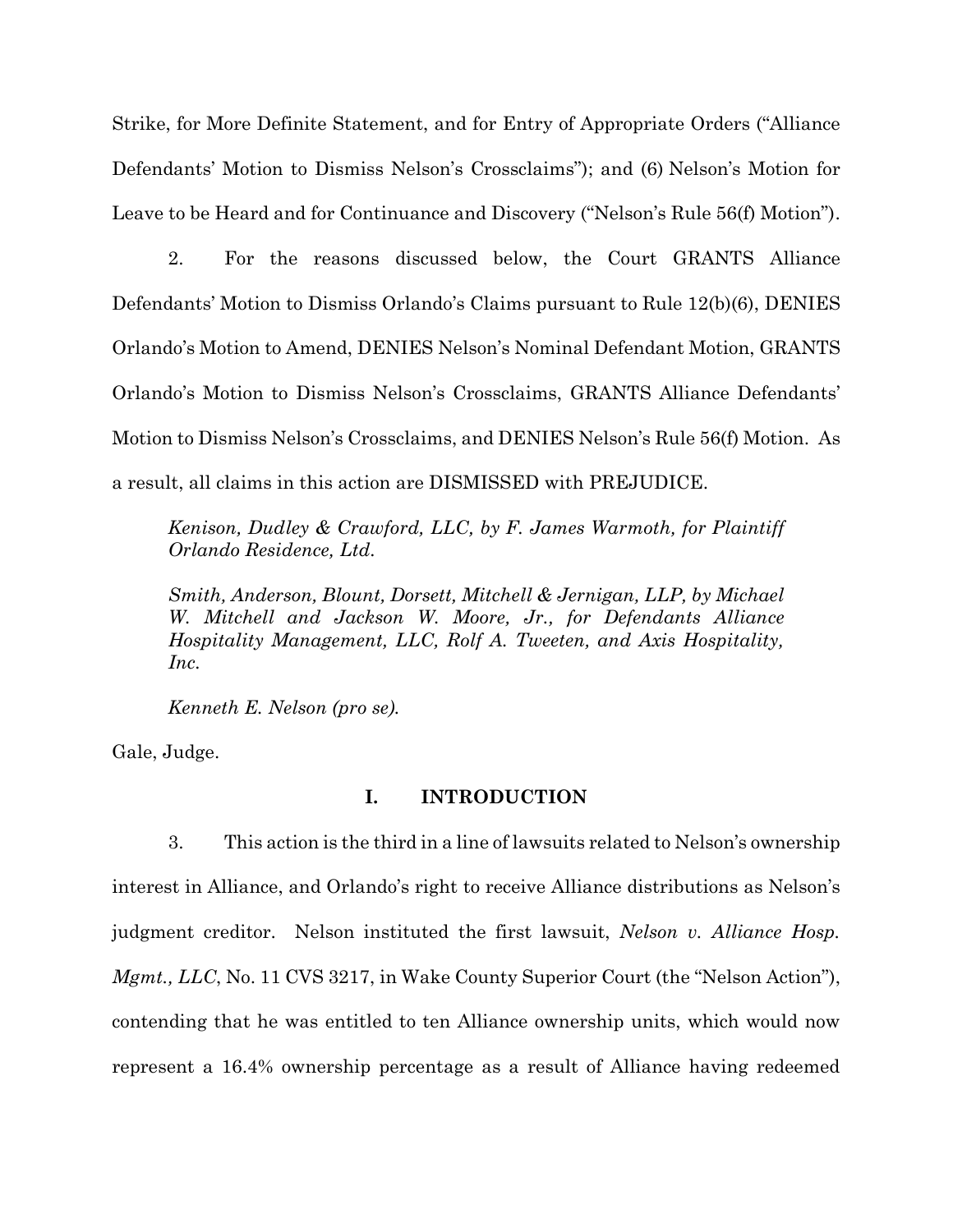units of a withdrawing member. In the Nelson Action, Alliance Defendants admitted Nelson was entitled to a 10% share, but denied that he had ever been granted actual ownership units. A few weeks later, Orlando, then represented by the same attorney representing Alliance Defendants in the Nelson Action, brought a separate action, *Orlando Residence, Ltd. v. Nelson*, No. 12-CVS-12861, also in Wake County Superior Court (the "Foreign Judgment Action"), in which it sought to enforce two foreign judgments it had secured against Nelson. In the Foreign Judgment Action, Orlando secured charging orders directing that any Alliance distributions that would otherwise be made to Nelson should be made to Orlando instead.

4. After the charging orders were issued, Alliance made several distributions to its members during the pendency of the Nelson Action. Consistent with its litigation position, Alliance distributed a 10% share to Orlando representing Nelson's ownership interest rather than a distribution of 16.4%.

5. The Nelson Action was tried before a jury which was asked only to determine whether Nelson had been validly issued ten ownership units in Alliance. This Court issued judgment accordingly, directing Alliance to reflect this ownership on its corporate books. Neither the jury nor this Court was asked to determine the percentage ownership those units represent.

6. Following entry of judgment in the Nelson Action, Orlando made a motion in the Foreign Judgment Action to hold Alliance Defendants in contempt on the basis that their failure to distribute 16.4% of distributions violated the court's charging orders. After fully considering the litigation record in the Nelson Action,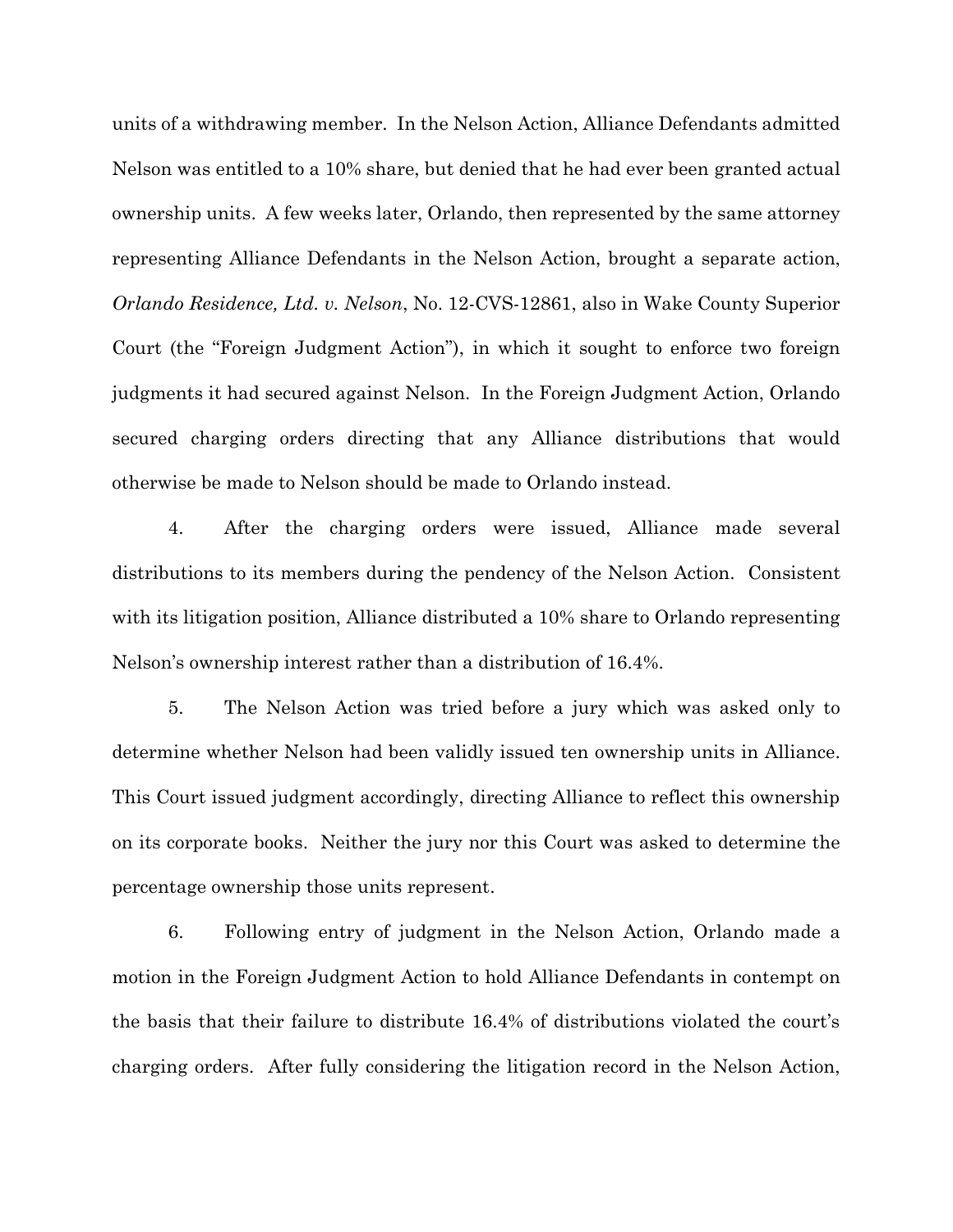presiding Superior Court Judge Hon. Michael Morgan entered an order finding and concluding as a matter of law that Alliance had complied with the charging orders when distributing 10%.

7. Orlando did not appeal Judge Morgan's order, nor did it seek to continue to litigate a claim in the Foreign Judgment Action that it was entitled to recoup an additional percentage of prior Alliance distributions. Rather, it instituted this third action which has been designated as a complex business case and assigned to the undersigned. Orlando asserts that it has standing to bring this action because Nelson's membership rights in Alliance were assigned to Orlando immediately upon issuance of the charging orders. The Complaint and proposed Amended Complaint contain a number of causes of action, each of which depend upon this central premise.

8. The Court now finds and concludes that this action is an improper collateral attack on Judge Morgan's order, and Orlando's action should be dismissed with prejudice. While Orlando named Nelson as a nominal defendant in this current action, Nelson contends that he is a proper party to present multiple claims against Orlando and Alliance Defendants. The Court disagrees and concludes that all claims pending in the action should now be dismissed.

#### **II. STATEMENT OF FACTS**

9. Tweeten is the sole owner of Axis, an Illinois corporation with its principal place of business in North Carolina. In 2007, Axis purchased a 51% interest in Alliance, a Georgia limited-liability company that provides hotel management services. *Nelson v. Alliance Hosp. Mgmt., LLC*, No. COA13-1325, 2014 N.C. App.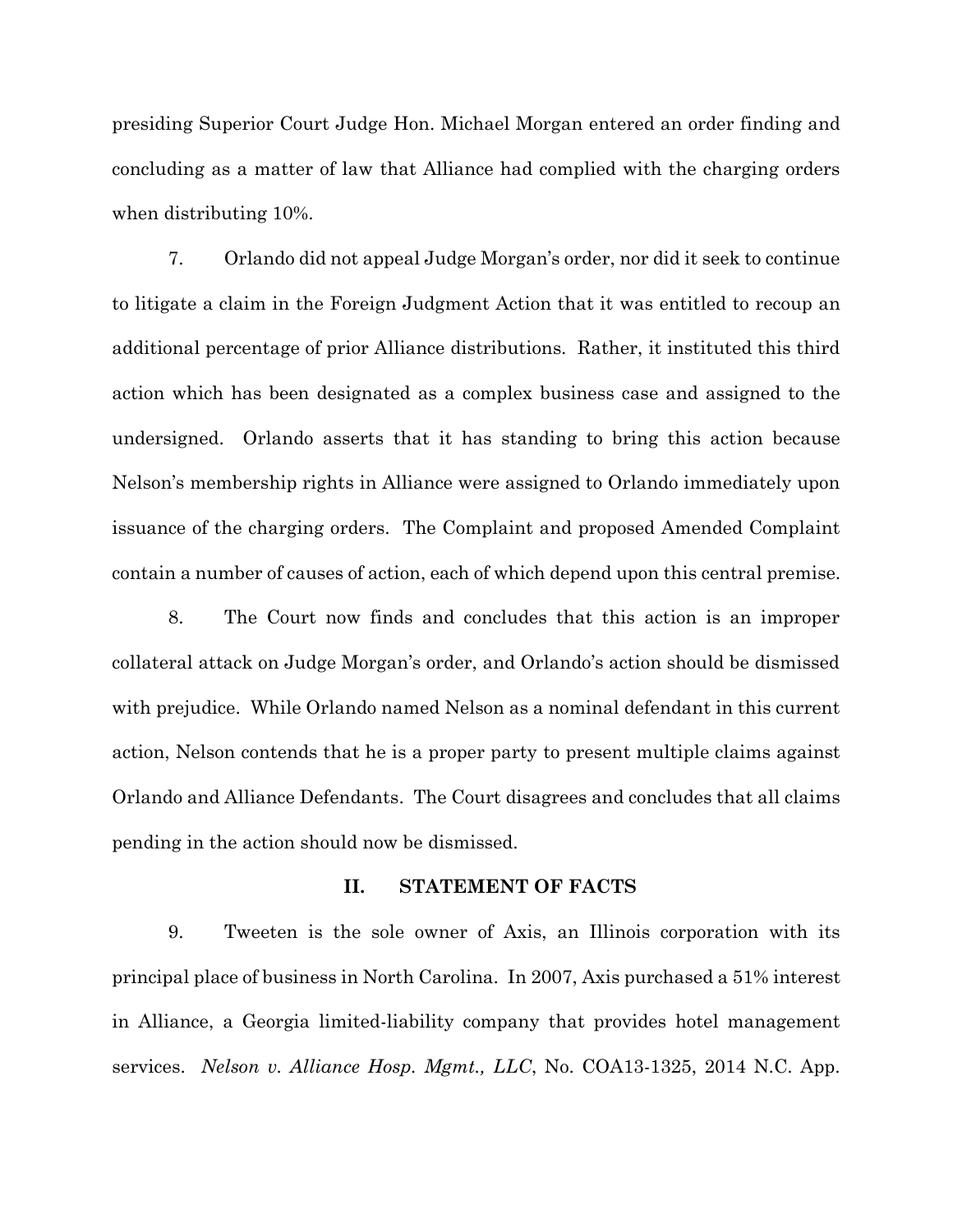LEXIS 521, at \*2 (May 20, 2014). Tweeten hired Nelson as a consultant to help him acquire Alliance. *Id.* After Axis fully acquired Alliance, Nelson worked for Alliance until January 2011. *Id.*

10. On February 25, 2011, Nelson brought the Nelson Action against Alliance Defendants. *See* Complaint, *Nelson v. Alliance Hosp. Mgmt.*, *LLC*, No. 11 CVS 3217 (N.C. Super. Ct. Feb. 25, 2011), ECF No. 1. The action was designated as an exceptional business case, Notice of Designation, *Nelson*, No. 11 CVS 3217 (N.C. Super. Ct. March 22, 2011), ECF No. 17, and assigned to the undersigned, Assignment Order, *Nelson*, No. 11 CVS 3217 (N.C. Super. Ct. March 24, 2011), ECF No. 18. The Nelson Action arose from a dispute between Nelson and Alliance Defendants "over the existence and extent of [Nelson's] membership and ownership interests in Alliance, and the refusal of [Alliance] Defendants to distribute to Nelson any proceeds from a sale of a substantial portion of Alliance's assets." *Nelson*, No. 11 CVS 3217, 2013 NCBC LEXIS 5, at \*1 (N.C. Super. Ct. Jan. 25, 2013).

11. Among his multiple claims, Nelson sought a declaratory judgment "that [he] owns ten of Alliance's sixty-one outstanding Membership Interest Units." *Id.* at \*2. Nelson asserted that documents representing a 2009 Consent Resolution and a 2010 Admission of New Member evidenced the corporate action taken to issue him ten ownership units. *Nelson*, No. 11 CVS 3217, 2013 NCBC LEXIS 2, at \*5–6 (N.C. Super. Ct. Jan. 3, 2013). He claimed the issuance was effective as of March 2010, *see id.* at 24, a date at which one-hundred units were outstanding, and after which Alliance redeemed units from a withdrawing member leaving only sixty-one units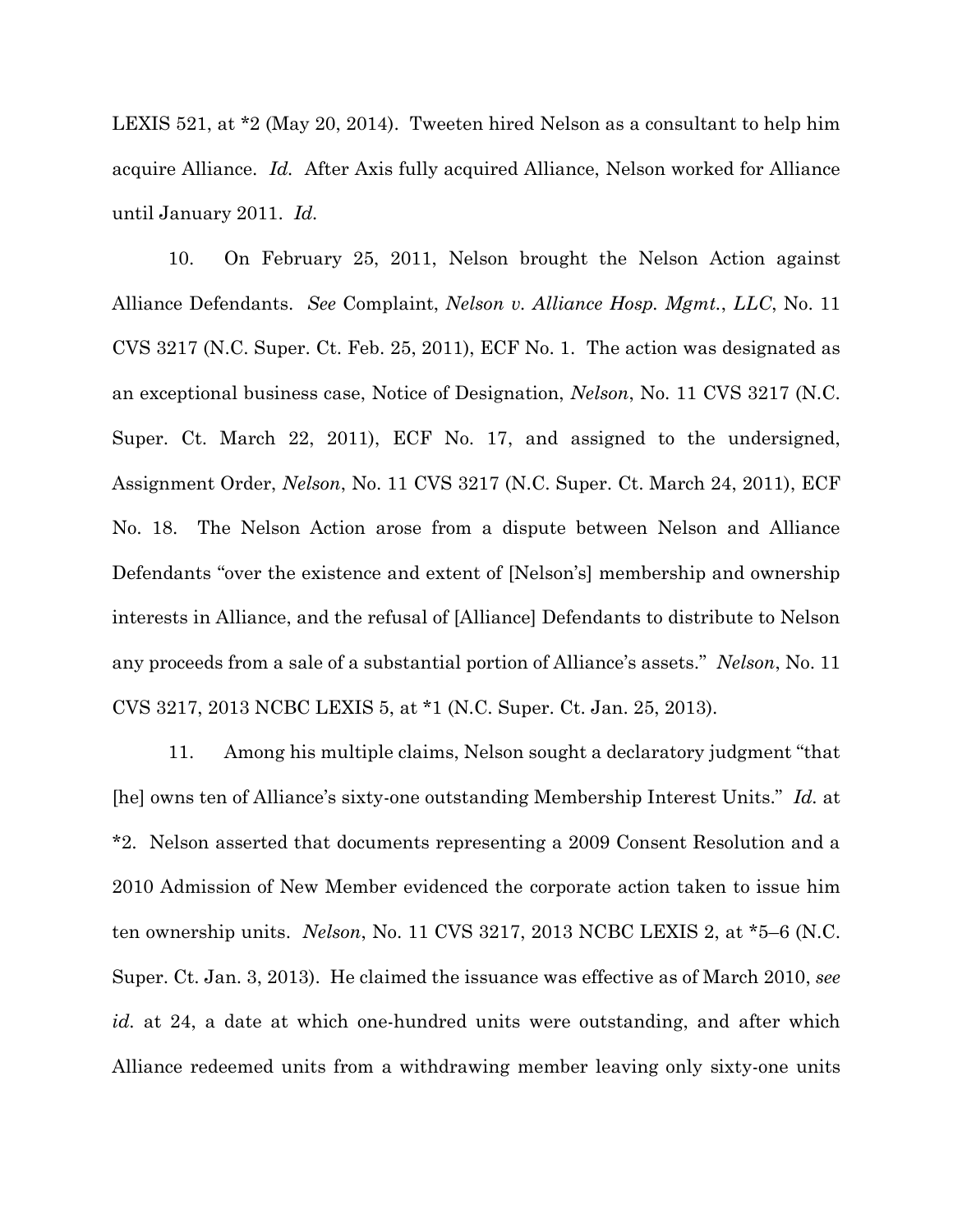outstanding. Alliance Defendants contended that the documents were not valid corporate actions but that Tweeten would nonetheless honor his oral promise of a fixed 10% interest. *Id.* at \*12, 19. All parties sought a declaration in their favor, but the only claim remaining at trial was Nelson's claim for a declaratory judgment. *See Nelson*, 2016 N.C. App. LEXIS 412, at \*10 (April 19, 2016).

12. A jury trial was held during the week of March 16, 2015. The parties agreed to submit two special interrogatories to the jury: (1) "Did Alliance's board of directors issue 10 membership units to Kenneth E. Nelson?" and (2) "Does section 3.1.12 of the Operating Agreement void the transfer of the membership units?" Final Judgment at 2, *Nelson*, No. 11 CVS 3217 (N.C. Super. Ct. March 27, 2015), ECF No. 133. The jury answered the first issue, "Yes" and the second issue, "No." *Id*. The jury was not asked to determine the percentage interest Nelson's ten units represent at any given time. The Court entered judgment directing Alliance's Board of Directors to "adopt a resolution, or otherwise amend the corporate records, to reflect that Nelson owns 10 membership units." *Id.* The Court never decreed Nelson's percentage ownership in Alliance.

13. Orlando brought its Foreign Judgment Action against Nelson within weeks of the Nelson Action. In that action, on May 12, 2011, presiding judge Hon. Michael O'Foghluda recognized a Tennessee judgment Orlando had secured against Nelson, and issued a charging order directing that "any distribution, allocations, or payments in any form otherwise due from Alliance Hospitality Management LLC, to Kenneth E. Nelson up to \$121,127.85 . . . shall instead be paid to Orlando Residence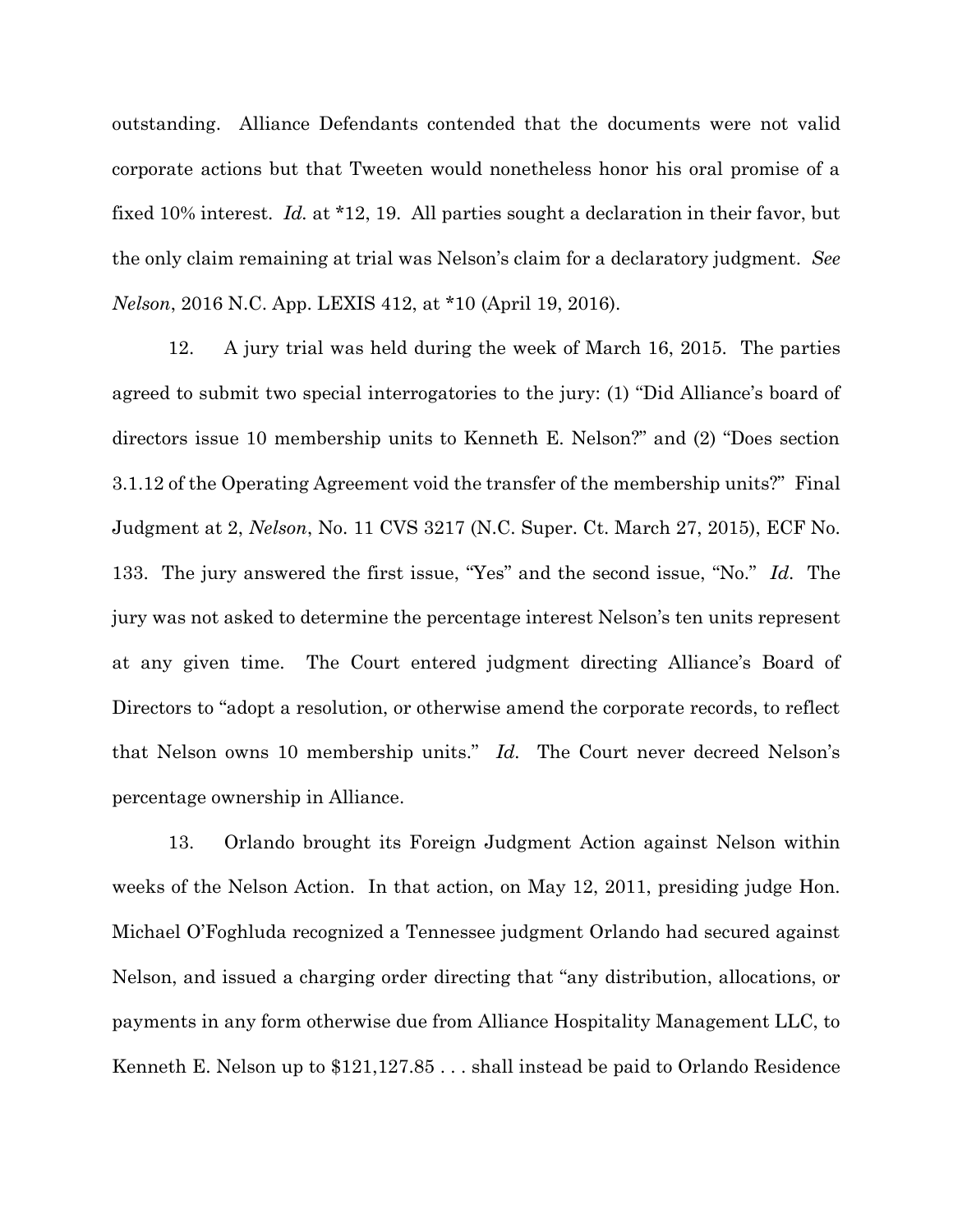Ltd." (Compl. ¶ 21, ECF No. 5.) On February 13, 2013, Judge O'Foghluda issued a second charging order on the basis of a judgment entered for Orlando against Nelson in the United States District Court for the District of South Carolina in the amount of \$4,000,000, plus post judgment interest. (*See* Compl. ¶ 22.)

14. The two Wake County suits proceeded simultaneously and predated the present action. The same counsel represented Orlando as plaintiff in the Foreign Judgment Action and Alliance Defendants in defense of the Nelson Action. During the pendency of the proceedings, Alliance made distributions to or on behalf of its members. It paid 10% to Orlando pursuant to the charging orders, reflecting Alliance Defendants' continued position that Nelson's ownership interest is 10%.

15. In this present action, Orlando contends that Alliance made distributions totaling \$7,167,086 between May 12, 2011 and March 7, 2013, 10% of which was paid to Orlando, (Compl.  $\llbracket$  50), and that Alliance made an additional \$5,762.00 distribution to Orlando on April 14, 2018, (Supp. Br. Sup. Mot. Leave Am. & Supp. Compl. Orlando Residence, LTD ¶ 1, ECF No. 92). Orlando contends that upon issuance of the first charging order in 2011 it immediately became an assignee of Nelson's membership interest in Alliance. However, Orlando neither intervened in the Nelson Action nor advised this Court of its position that Alliance Defendants were making deficient distributions to Orlando. It likewise raised no objection in the Foreign Judgment Action at the time that distributions were made.

16. Following this Court's entry of judgment in the Nelson Action on March 27, 2015, Orlando filed a motion in the Foreign Judgment Action on September 3,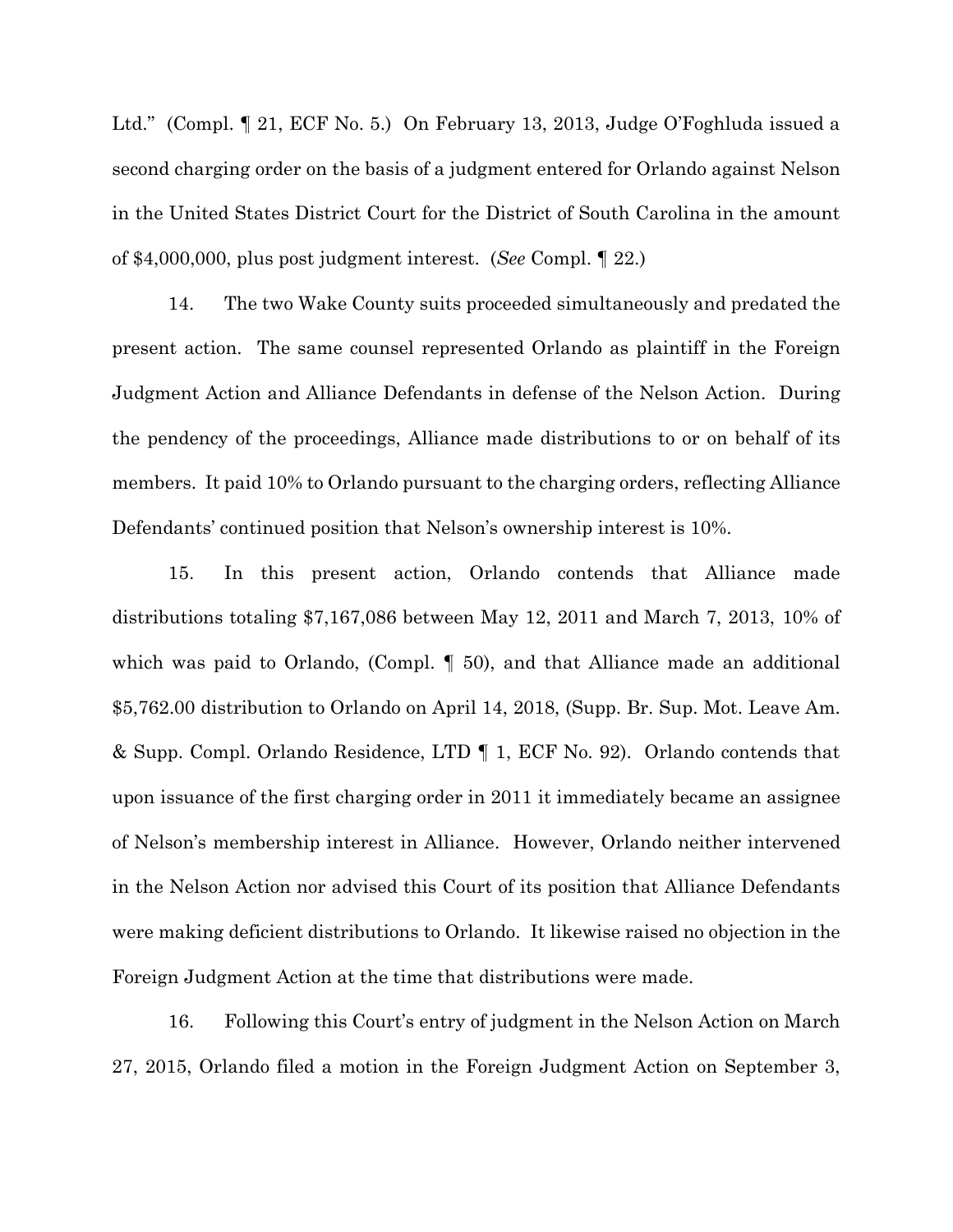2015, seeking to hold Alliance Defendants in contempt for failing to comply with the charging orders when distributing 10% rather than 16.4% of the total distribution to Orlando on Nelson's behalf. Hon. Michael R. Morgan, now Associate Justice of the North Carolina Supreme Court, heard the motion as the presiding Wake County Superior Court Judge. Before ruling he heard argument from both Orlando and Alliance Defendants, and he considered the substantial evidentiary record in and rulings by this Court in the Nelson Action.

17. On November 20, 2015, Judge Morgan entered a written order specifically concluding that, "as a matter of law . . . Alliance complied with the terms of the Charging Order." (Mem. Supp. Mot. Dismiss Pursuant Rules 12(b)(1) & 12(b)(6) Defs./Cross-cl. Defs. Alliance Hospitality Mgmt., LLC Ex. F, at ¶ 31 ("Order Denying Mot. Civil Contempt"), ECF No. 21.7.) Orlando neither appealed that order in the Foreign Judgment Action nor sought to continue litigating its right to additional amounts of prior distributions as Nelson's assignee.

### **III. PROCEDURAL HISTORY**

18. Orlando initiated the present action on March 1, 2017. (*See* Compl.)

19. Orlando asserts claims for (1) declaratory judgment, (2) violation of the charging orders/civil contempt, (3) violation of the Uniform Fraudulent Transfer Act, (4) constructive trust, (5) conversion, and (6) accounting. (*See* Compl. ¶¶ 57–108.) Orlando seeks a declaratory judgment "that there are 61 units outstanding in Alliance, that Nelson owns 16.4% of Alliance, and that Alliance was and in the future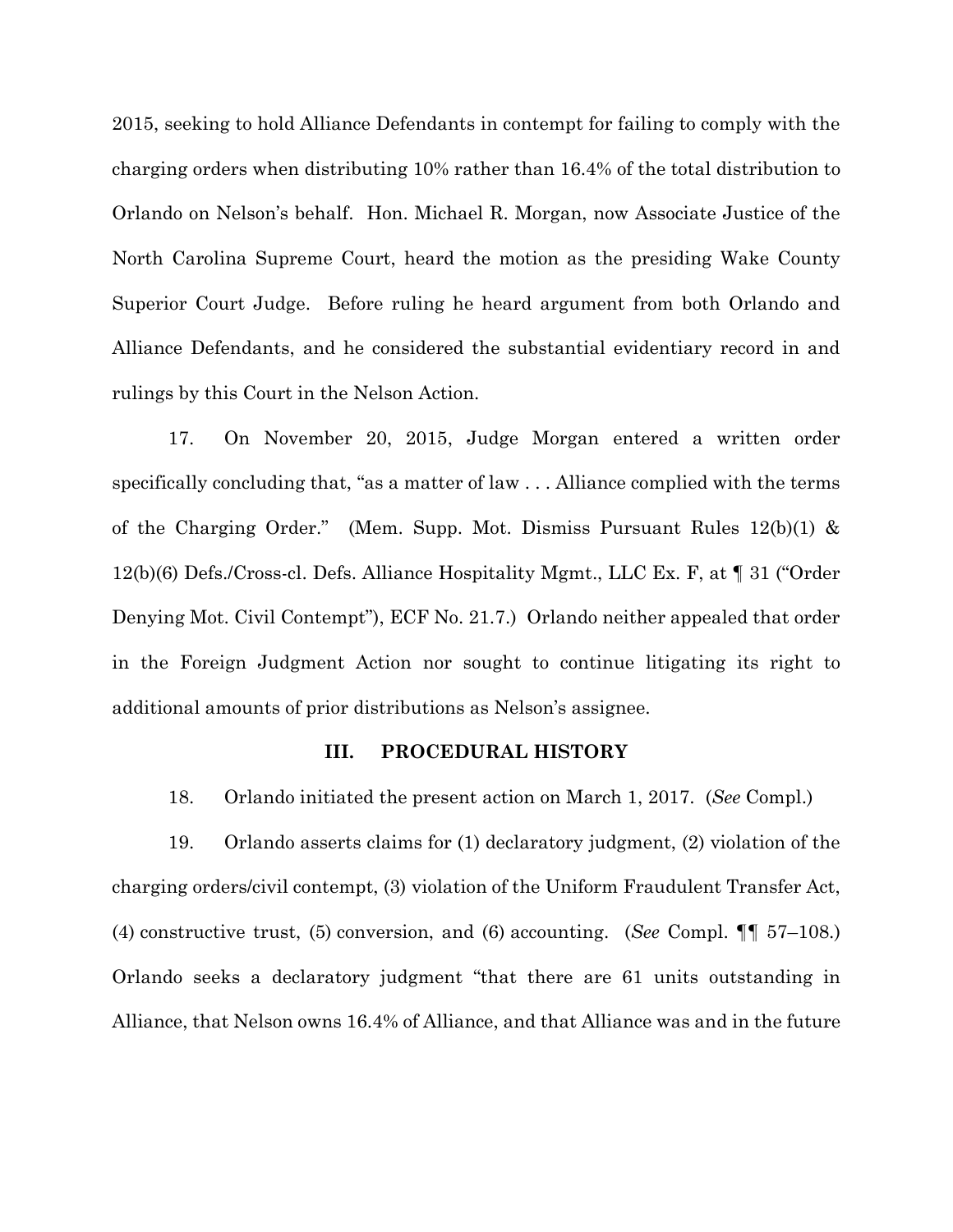is required to pay 16.4% of all distributions to [Orlando] until such time as [Orlando]'s judgments against Nelson are satisfied." (Compl. ¶ 68.)

20. Orlando named Nelson as a nominal defendant but asserts no claims against Nelson. (*See* Compl. ¶ 12.)

21. This action was designated as a complex business case by the Chief Justice on March 15, 2017, (Designation Order, ECF No. 7), and assigned to the undersigned on the same day, (Assignment Order, ECF No. 8).

22. On March 30, 2017, Nelson filed a responsive pleading in which he seeks to state claims against both Orlando and Alliance Defendants, all denominated as "crossclaims." (Answer, Defenses & Cross-cls. Kenneth E. Nelson, ECF No. 11.)

23. Alliance Defendants moved to dismiss Orlando's claims on May 3, 2017. (Mot. Dismiss Pursuant Rules 12(b)(1) & 12(b)(6) Defs./Cross-cl. Defs. Alliance Hospitality Mgmt., LLC, ECF No. 20.)

24. On May 30, 2017, Alliance Defendants moved to dismiss Nelson's crossclaims or "to strike impertinent and irrelevant material, for a more definite statement, and for the Court to enter appropriate orders to prevent future vexatious litigation by Nelson against the Alliance Defendants." (Mot. Dismiss Cross-cls., Strike, More Definite Statement & Entry Appropriate Order, ECF No. 31.)

25. Orlando also moved to dismiss Nelson's crossclaims on May 30, 2017. (Mot. Dismiss Cross-cls. Pl. Orlando Residence, Ltd., ECF No. 33.)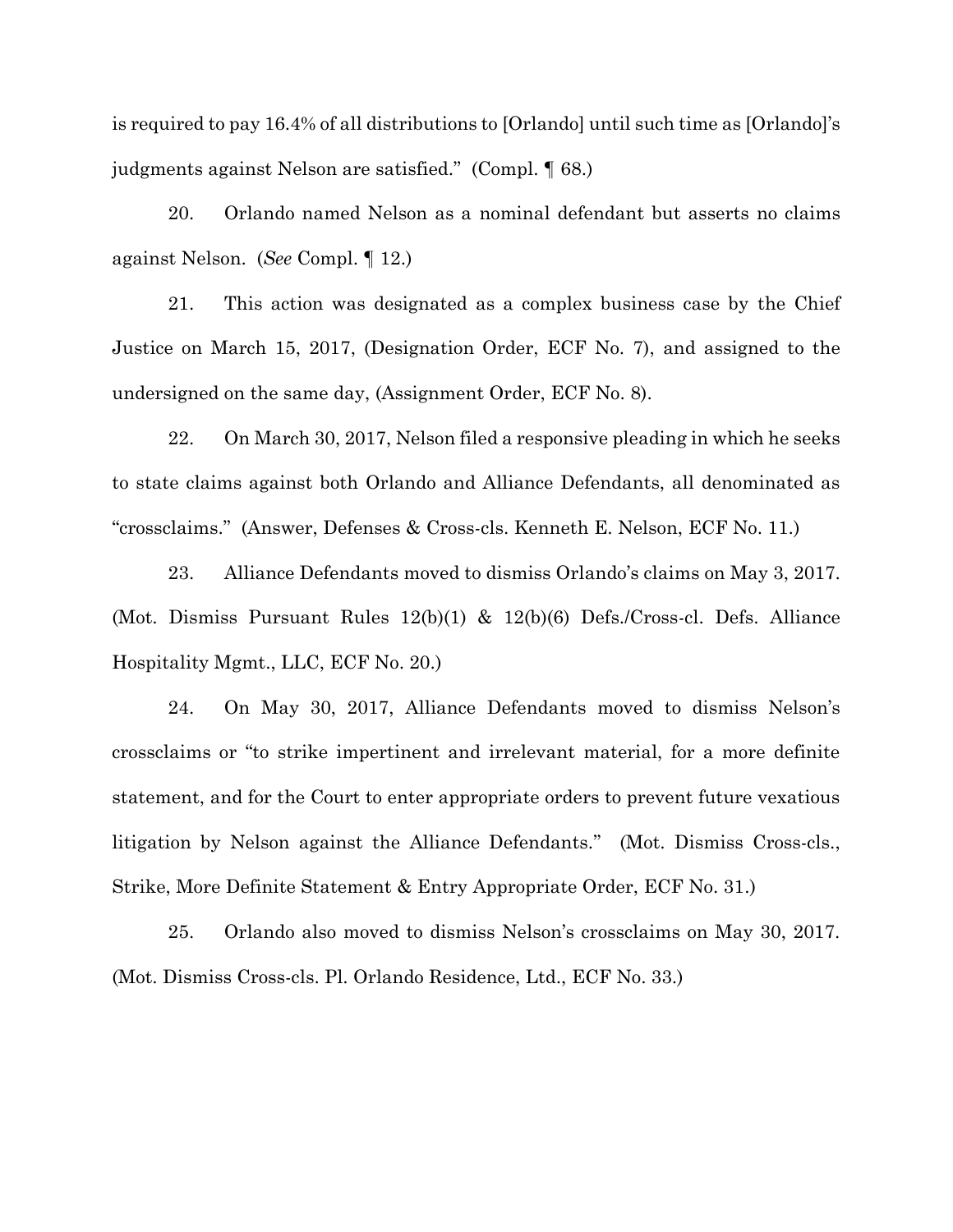26. Nelson filed his Nominal Defendant Motion on August 31, 2017, arguing that he is more than a nominal defendant and should be allowed to pursue claims. (Nelson's Mot. Re Status Nominal Def. 2–3, ECF No. 54.)

27. On September 5, 2017, the parties filed the record from the Foreign Judgment Action. (*See* Notice Filing Record 12 CvS 12861, ECF No. 58.)

28. Nelson filed his Rule 56(f) Motion on October 12, 2017, claiming he is entitled to conduct discovery before motions to dismiss his claims should be heard. (Nelson's Mot. Leave Heard & Continuance & Disc., ECF No. 66.)

29. On October 20, 2017, Orlando moved to amend its Complaint, (Mot. Leave Am. & Suppl. Compl. Orlando Residence, Ltd. ("Orlando's Mot. Leave Amend Compl."), ECF No. 72), which Alliance Defendants oppose, (*see* Resp. Opp'n Mot. Leave Amend & Supp. Compl., ECF No. 83).

30. All Motions have been fully briefed and heard and are now ripe for disposition.

### **IV. ANALYSIS**

# **A. Alliance Defendants' Motion to Dismiss Orlando's Claims Must Be Granted**

31. Alliance Defendants move to dismiss all of Orlando's claims on the grounds that (1) Orlando does not have standing to litigate the ownership structure of Alliance, which is an internal corporate issue; (2) the Wake County Superior Court has already ruled that Alliance has complied with the charging orders, and its ruling bars at least claims for any distribution through the date of that ruling on November 20, 2015; (3) Orlando's claims depend on Nelson's rights, and any claim to enforce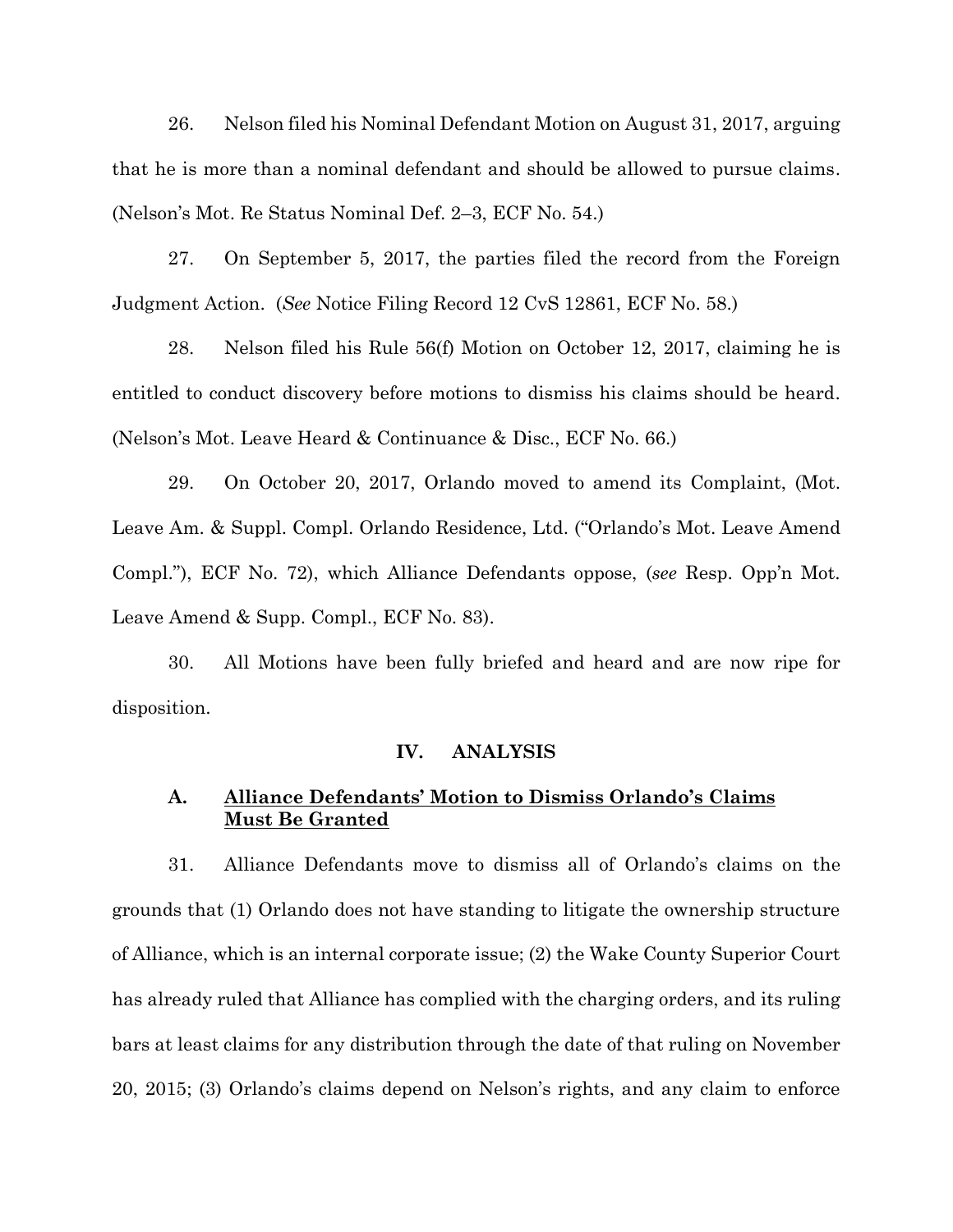those rights is barred by the claim preclusion doctrine; and (4) Orlando's claims are barred by the applicable statute of limitations. (*See* Mem. Supp. Mot. Dismiss Pursuant Rules  $12(b)(1) \& 12(b)(6) 2$ , ECF No. 21.1.) The Court considers this Motion addressed to the Original Complaint, as intended. As discussed more fully below, the Court finds that the same result would be proper if the Amended Complaint was allowed and the same motion to dismiss was presented against it.

32. Orlando contends that this Court cannot properly consider the record in the Foreign Judgment Action when ruling on a Rule 12(b)(6) motion, and in particular, this Court should not consider Judge Morgan's order denying Orlando's effort to hold Alliance Defendants in contempt. (Br. Opp'n Mot. Dismiss Defs. 11–12 ("Resp. Br."), ECF No. 35.)

33. Orlando's argument fails for two reasons. First, Alliance Defendants challenge Orlando's standing, which presents a matter of subject matter jurisdiction and affords the Court a basis to consider matters beyond the Complaint. *See DOT v. Blue*, 147 N.C. App. 596, 603, 556 S.E.2d 609, 617 (2001) ("When reviewing a motion to dismiss for lack of subject matter jurisdiction . . . , a trial court may consider and weigh matters outside the pleadings."). Second, the Foreign Judgment Action is a matter of public record and is properly considered by this Court, even on a Rule 12(b)(6) motion, because like this case, it was a proceeding before the Wake County Superior Court. *See Funderburk v. JP Morgan Chase Bank, N.A.*, 241 N.C. App. 415, 420, 775 S.E.2d 1, 4 (2015) (citing *Stocum v. Oakley*, 185 N.C. App. 56, 61, 648 S.E.2d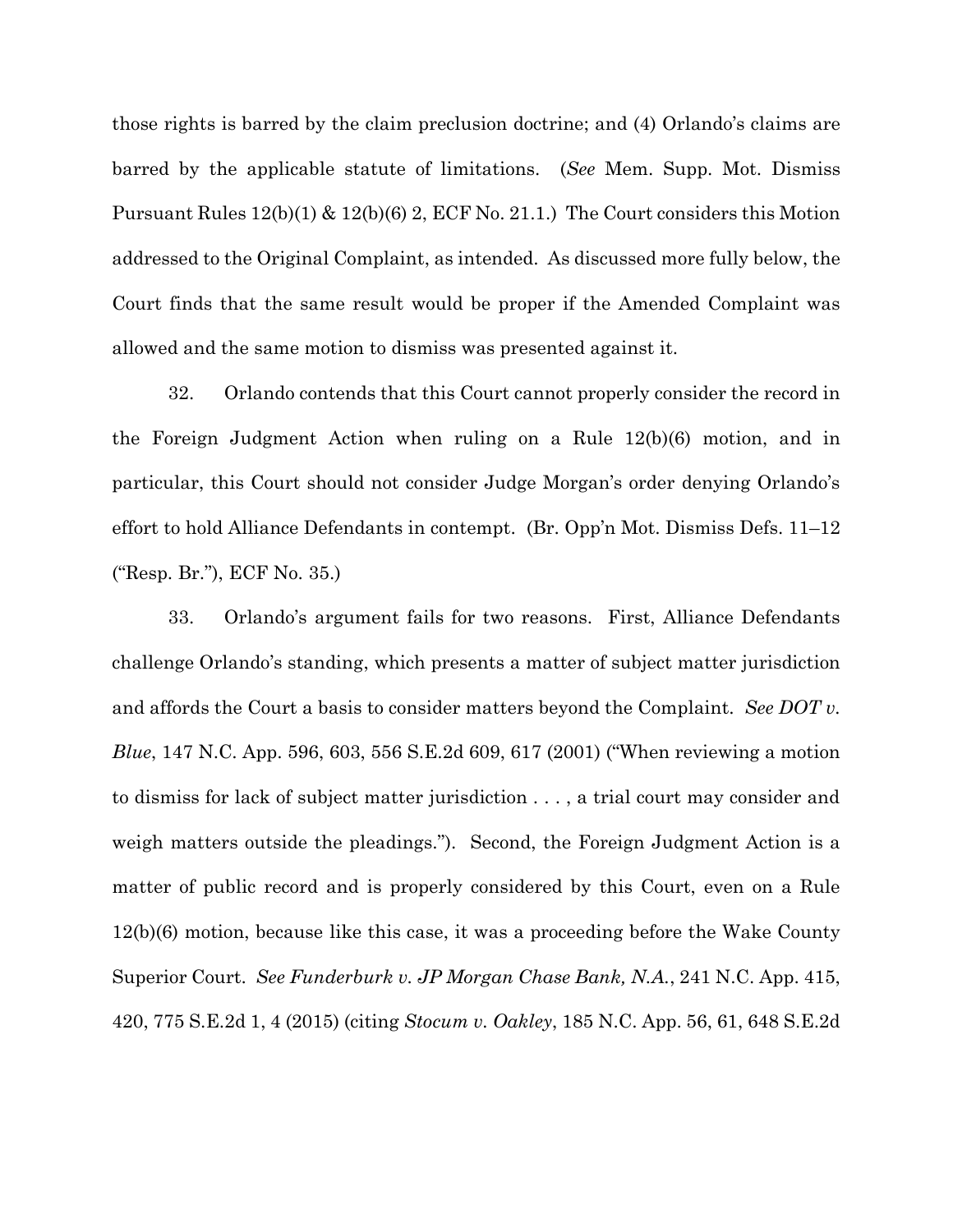227, 232 (2007) ("Trial courts may properly take judicial notice of its own records in any prior or contemporary case when the matter noticed has relevance.")).

34. Significantly, Orlando asserts that, based on N.C. Gen. Stat. § 57-C-5- 03, which was in effect at the time the charging orders were entered, it acquired standing to assert any of Nelson's rights as an assignee of his interest in Alliance as early as May 12, 2011 upon the issuance of a charging order in the Foreign Judgment Action. <sup>1</sup> (Resp. Br. 3.) On that basis, Orlando asked Judge Morgan to find Alliance in civil contempt of the charging orders for distributing 10% instead of 16.4%. Fully aware of the underlying facts and disputes, Judge Morgan made the specific and precise finding that "as a matter of law . . . Alliance complied with the terms of the Charging Order . . . ." (Order Denying Mot. Civil Contempt ¶ 31.) Yet, Orlando seeks to obtain the exact opposite outcome in this present action on the same facts and on essentially the same claim, asserting rights it insists it has held since the first charging order.

35. North Carolina law clearly prohibits collaterally attacking the ruling of one superior court judge by presenting the same issue to another judge. *See State v. Woolridge*, 357 N.C. 544, 549, 59 S.E.2d 191, 194 (2003) ("No appeal lies from one superior court judge to another.") (citing *Calloway v. Ford Motor Co.*, 281 N.C. 496, 501, 189 S.E.2d 484, 488 (1972)). Orlando seeks to avoid that rule by arguing that Judge Morgan did not finally adjudicate the issue of what percentage ownership is

 $\overline{a}$ 

<sup>&</sup>lt;sup>1</sup> It is unclear whether Orlando's rights as Nelson's assignee are a matter of North Carolina law or the law of Georgia, where Alliance was incorporated. The Court need not resolve that issue as the result is the same under the law of both states.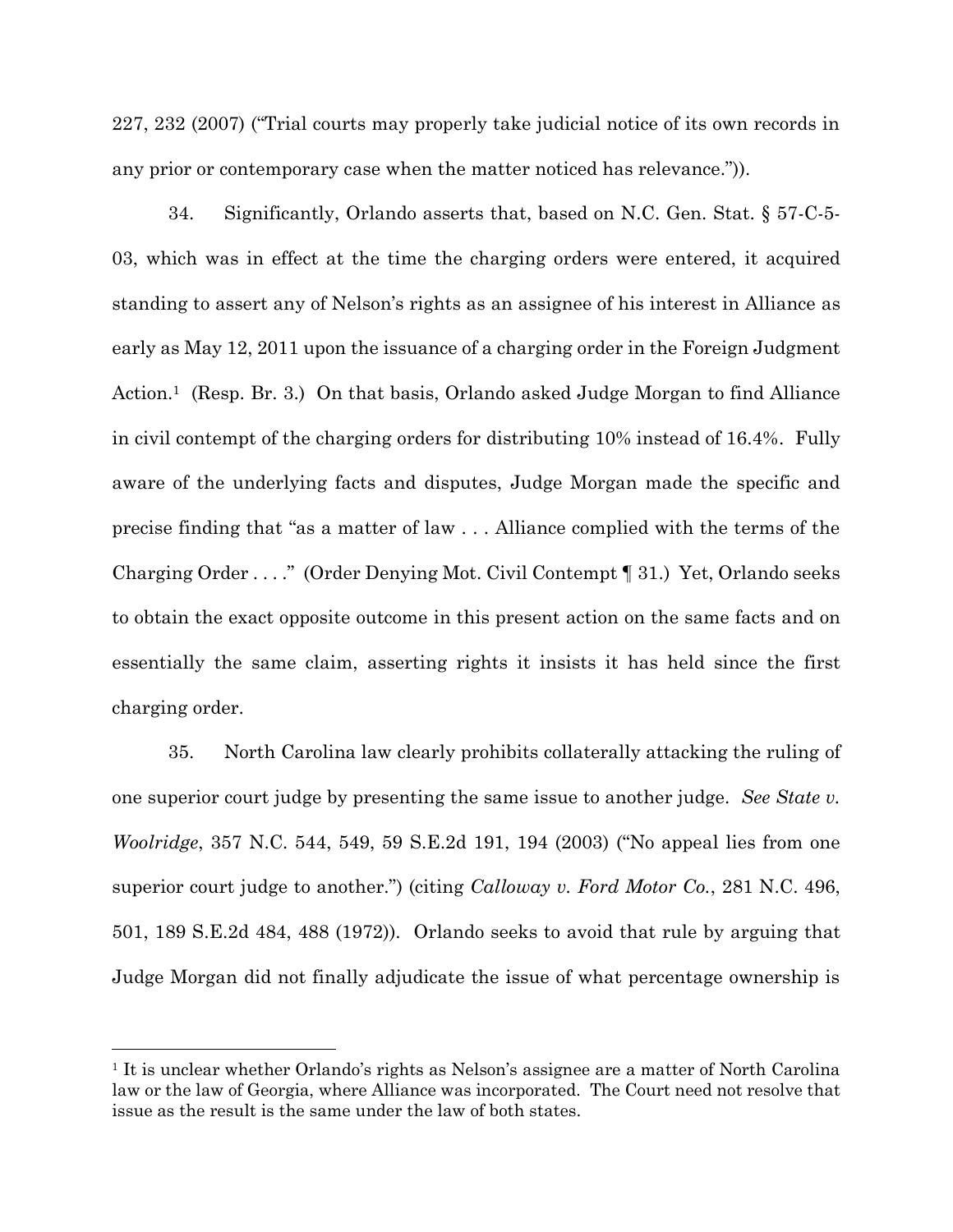represented by Nelson's ten units. (Resp. Br. 1.) Unlike the claim preclusion doctrine, the prior judge's ruling need not be a final judgment before the rule applies. *See, e.g., Woolridge*, 357 N.C. at 550, 59 S.E.2d at 194 (invalidating an order denying a motion to suppress that was previously granted by another judge in the same action). Judge Morgan squarely held that, as a matter of law, Alliance complied with the charging order when distributing only 10% of proceeds to Orlando as Nelson's creditor. (Order Denying Mot. Civil Contempt ¶ 31.) Orlando presented the same arguments to Judge Morgan on which it premises its claims in this action. Therefore, Orlando is barred from making such a bare collateral attack and pursuing a new finding that clearly contradicts Judge Morgan's order. Because this essential issue governs all of Orlando's claims, they should all be dismissed.

36. Alliance Defendants' Motion to Dismiss Orlando's Claims should be granted for the above reasons. The Court need not then delve into the myriad of additional issues addressed in briefs and arguments, including the internal affairs doctrine, the statute of limitations, res judicata, and the doctrine of issue preclusion.

## **B. Orlando's Motion to Amend**

37. Having found that the original Complaint must be dismissed, the Court must next consider whether allowing Orlando to amend its Complaint would command a different result. Orlando seeks leave to amend its Complaint to add a contract claim on the theory that Alliance had a duty to Orlando, as an assignee of Nelson's rights, to pay Orlando the disputed 6.4% once the jury determined that Nelson had ten ownership units in Alliance. (Orlando's Mot. Leave Amend Compl.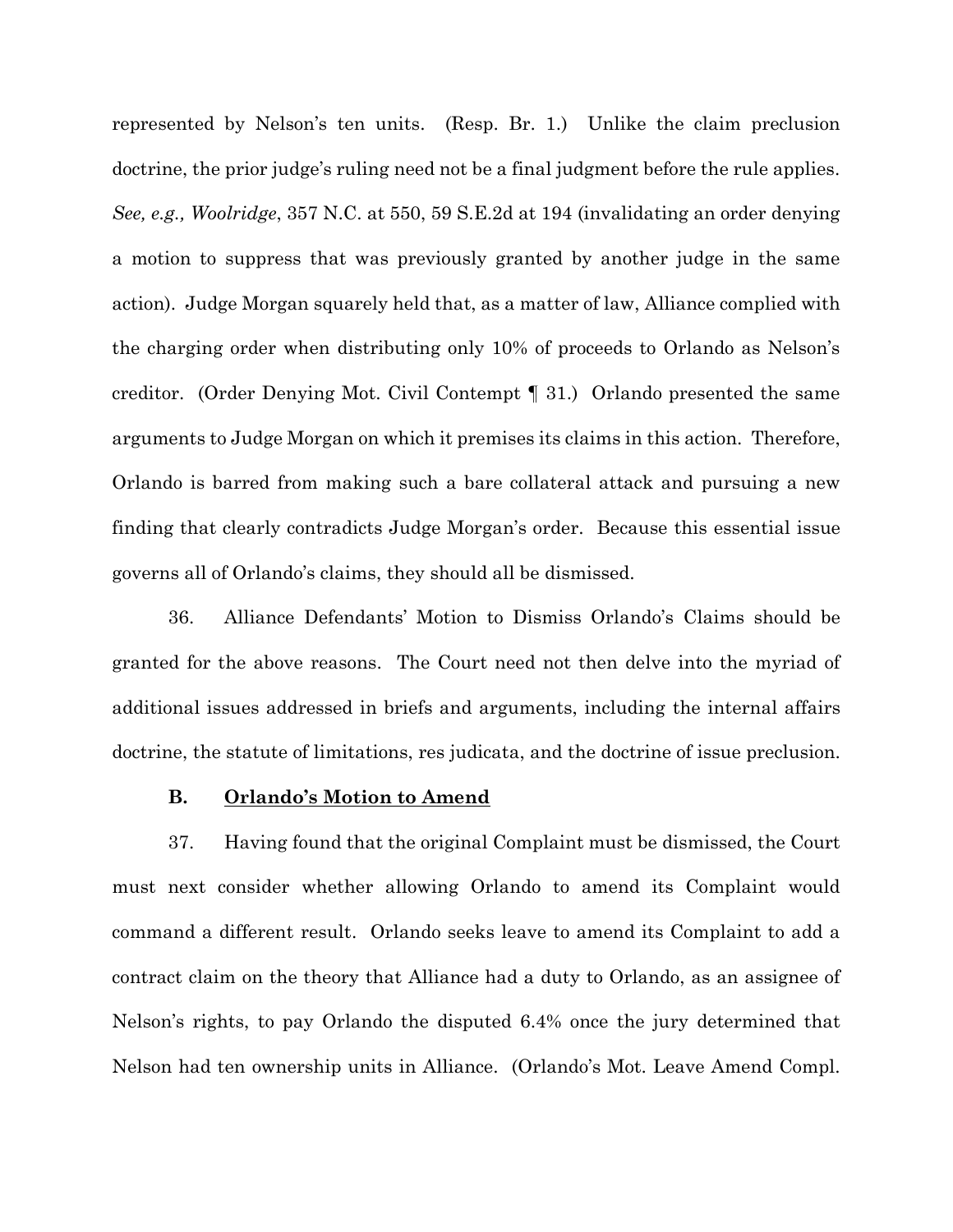3.) This claim is based on the same facts as the claims asserted in the original Complaint. (*See* Orlando's Mot. Leave Amend Compl. ¶¶ 10–11.)

38. The law is settled that the Court could, in its discretion, allow the Motion to Amend, *see Revolutionary Concepts, Inc. v. Clements Walker, PLLC*, 227 N.C. App. 102, 110, 744 S.E.2d 130, 136 (2013) (stating that orders regarding motions to amend a pleading are reviewed for abuse of discretion), but it can also, in its discretion, deny an amendment that would be futile. *See N.C. Council of Churches v. State*, 120 N.C. App. 84, 94, 461 S.E.2d 354, 360–61 (1995) (affirming denial of a motion to amend as futile where "plaintiff's claims, even as amended, cannot survive [a dispositive motion]").

39. The Court, in its discretion, finds and concludes that the Amended Complaint would be futile because the new contract claim Orlando seeks to add would be dismissed for the same reason that all claims presented in the initial Complaint must be dismissed.For the above reasons, and in the Court's discretion, Orlando's Motion to Amend should be denied, Defendants' Motion to Dismiss Orlando's Claims should be granted, and Orlando's Complaint should be dismissed with prejudice.

### **C. Nelson's Right to Assert Claims**

40. Nelson has filed a motion asking "that he not be identified or treated as a 'nominal' defendant in this action" because he purports that he has an ownership interest in the property at issue since, if Orlando prevails, the additional distributions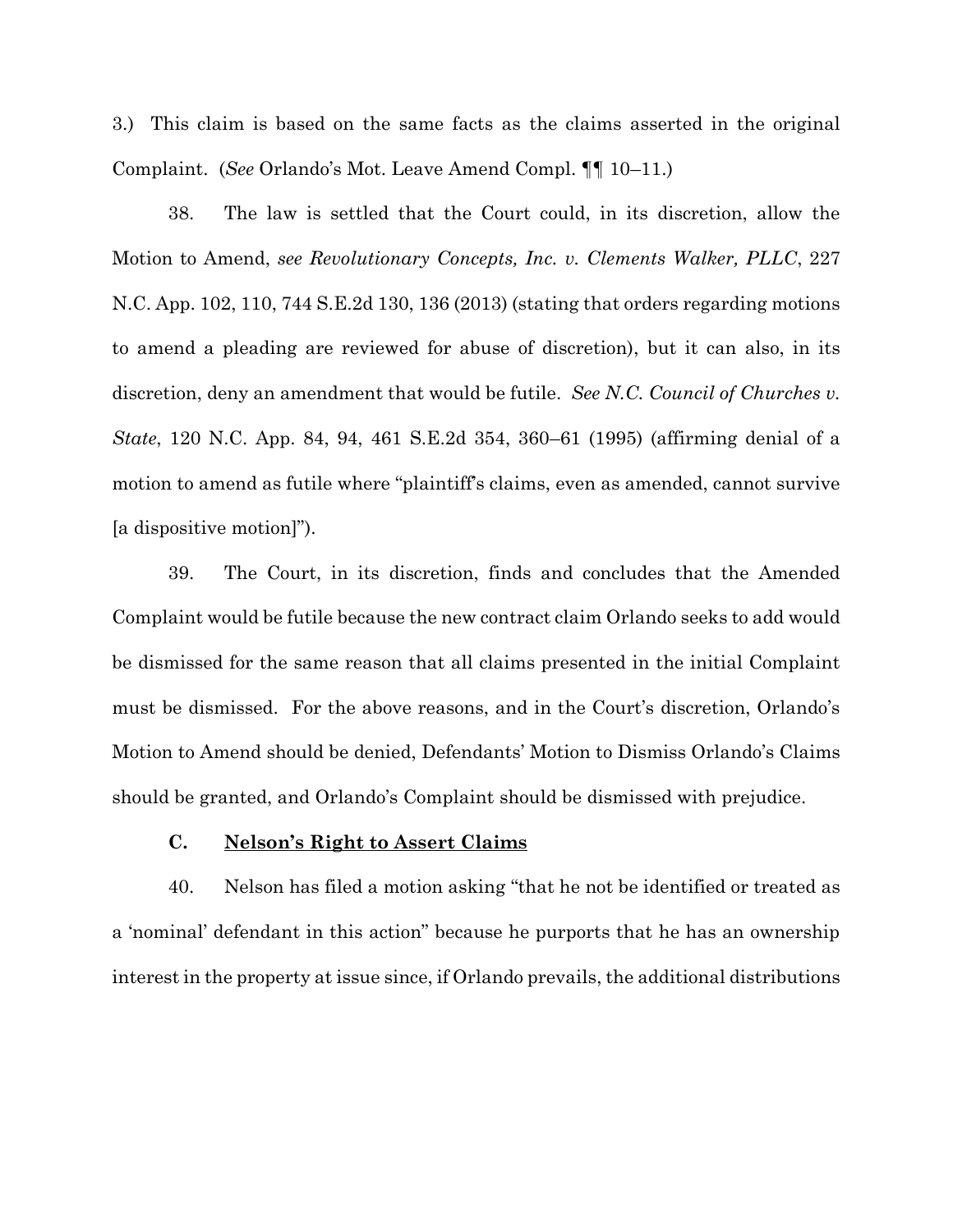that Alliance will be required to make to Orlando will reduce Orlando's judgment against Nelson. <sup>2</sup> (*See* Nelson's Mot. Re Status Nominal Def. ¶ 1.)

41. Alliance Defendants contend that whether Nelson should only be considered a nominal defendant, his crossclaims should be dismissed because they are either not relevant to Orlando's claims or are barred by the statute of limitations or issue preclusion. (Br. Alliance Defs. Regarding Kenneth E. Nelson's Status "Nominal" Def. 3, ECF No. 63.)

42. Nelson asserts crossclaims against Alliance Defendants, some of which are duplicative or appear to be more properly asserted only against Orlando. Most likely out of an abundance of caution, Orlando has moved to dismiss any "crossclaims" against it. (*See* Br. Supp. Mot. Dismiss Pursuant Rules 12(b)(1) & 12(b)(6), ECF No. 34.1.) The Court first notes that, in light of the dismissal of Orlando's claims, none of Nelson's crossclaims are properly before this Court. A related underlying transaction or occurrence is a prerequisite to the bringing of crossclaims. *See* N.C. Gen. Stat. § 1A-1, Rule 13(g).

43. Furthermore, the Eastern District of Wisconsin entered a bill of peace order enjoining Nelson "from filing any further legal actions or claims against Orlando . . . ." *Orlando Residence Ltd. v. GP Credit Co., LLC*, 609 F. Supp. 2d 813, 817 (E.D. Wis. 2009). The Court finds that this order precludes Nelson's right to present claims against Orlando in this action. Accordingly, Nelson's claims against Orlando should be dismissed with prejudice.

 $\overline{a}$ 

<sup>&</sup>lt;sup>2</sup> It is obvious from the face of the record that any Alliance distributions will not approach the amount of the judgments Orlando holds against Nelson.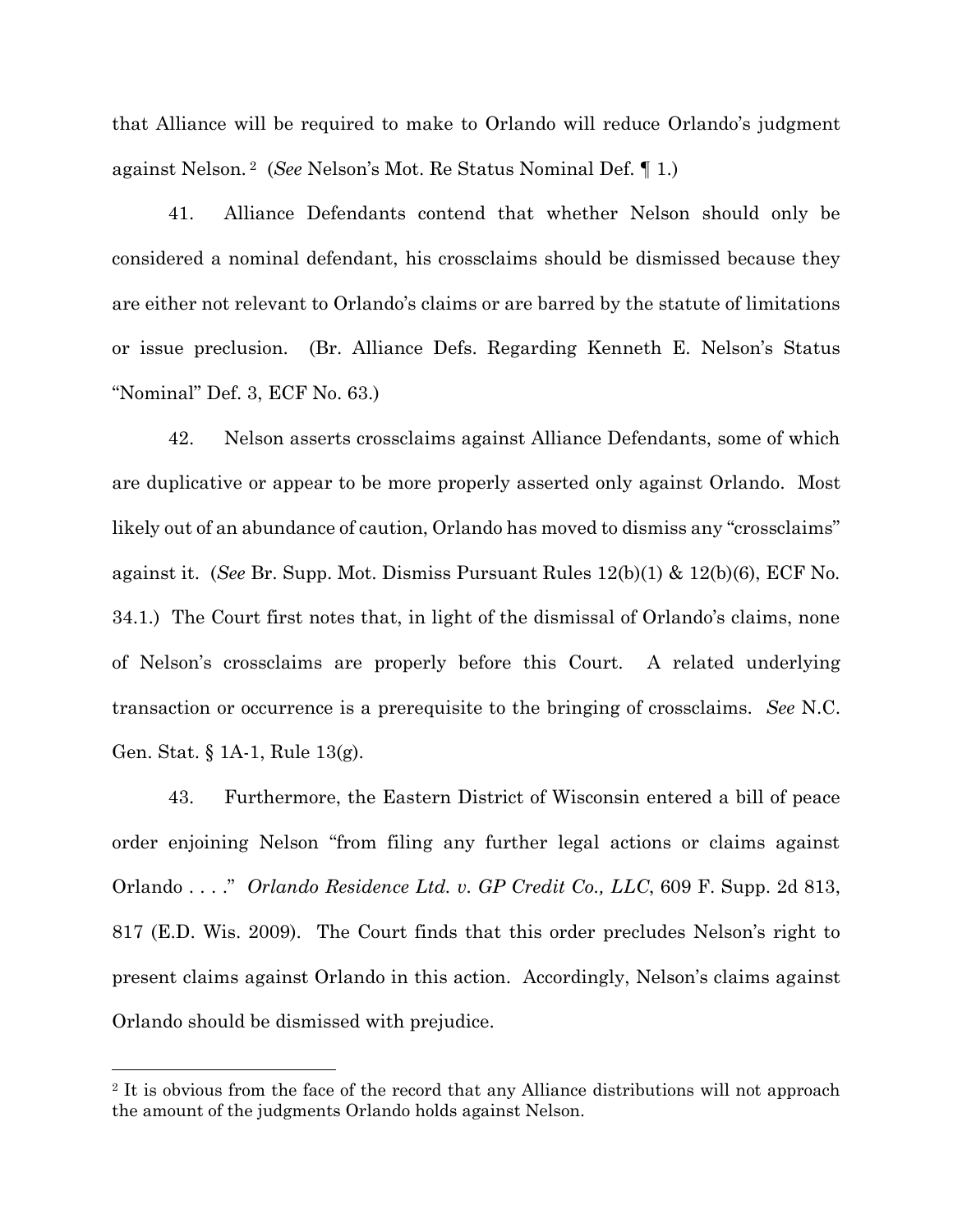44. To the extent Nelson's crossclaims are asserted against Alliance Defendants, the Court finds that Nelson's claims for (1) common law conspiracy against Tweeten, (2) statutory conspiracy under Wis. Stat. § 134.01 against Tweeten, (3) conspiracy to slander title against Tweeten, (4) aiding and abetting slander of title against Tweeten, (5) breach of fiduciary duty against Tweeten for freezing Nelson out of Alliance, (6) constructive fraud against Tweeten and Axis, (7) equitable accounting, (8) unjust enrichment, (9) quantum meruit, (10) breach of contract and breach of the duty of good faith and fair dealing against Tweeten, (11) breach of contract and breach of the duty of good faith and fair dealing against Axis, (12) derivative action for constructive fraud against Tweeten and Axis, (13) derivative action for breach of fiduciary duty against Tweeten, (14) breach of fiduciary duty, and (15) constructive fraud, bear no relation to Orlando's claims and so are not properly brought as crossclaims pursuant to Rule 13(g). (*See* Br. Supp. Mot. Dismiss Cross-cls., Strike, More Definite Statement & Entry Appropriate Orders 4–6, ECF No. 32.) The Court notes that Nelson unsuccessfully sought to interject many of these claims or the facts regarding them into the Nelson Action. However, the Court need not wade into the waters of claim preclusion or estoppel to conclude that Nelson's claims are in any event not proper in this action. Rather, those claims are not proper because the right to assert them depends on Orlando's Complaint surviving, which it has not.

45. Nelson's crossclaims, or counterclaims denominated as crossclaims should be dismissed with prejudice, and Nelson's Nominal Defendant Motion should be denied as moot.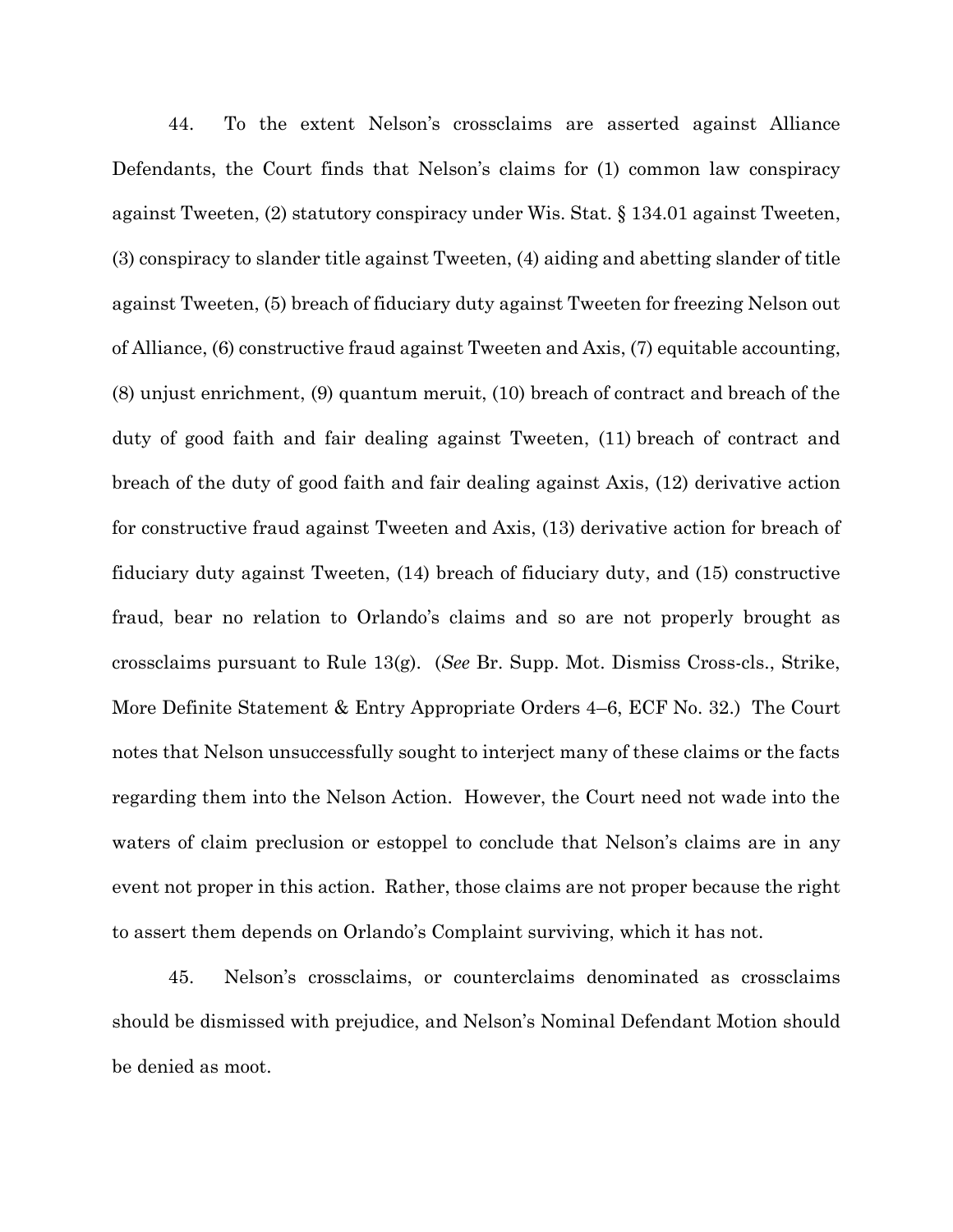### **D. Nelson's Rule 56(f) Motion**

46. Nelson moves for leave to be heard, and for a Rule 56(f) continuance of Alliance Defendants' Motion to Dismiss Orlando's claims. His motion is directed not to his own claims, but to Orlando's claims. (*See* Nelson's B. Supp. Mot. to be Heard & Continuance & Discovery 1, ECF No. 67.) Orlando, not Nelson, is the proper party to seek a continuance to allow discovery on Orlando's claims against Alliance Defendants. *See* N.C. Gen. Stat. § 1A-1, Rule 56(f). Accordingly, Nelson's Rule 56(f) Motion should be denied.

# **V. CONCLUSION**

- 47. For the foregoing reasons, the Court orders as follows:
	- a. Alliance Defendants' Motion to Dismiss Orlando's Claims is GRANTED and Orlando's Complaint is DISMISSED with PREJUDICE;
	- b. Orlando's Motion to Amend is, in the Court's discretion, DENIED;
	- c. Orlando's Motion to Dismiss Nelson's Crossclaims is GRANTED and all crossclaims against Orlando are DISMISSED with PREJUDICE;
	- d. Alliance Defendants' Motion to Dismiss Nelson's Crossclaims is GRANTED and all crossclaims against Alliance Defendants are DISMISSED with PREJUDICE;
	- e. Nelson's Nominal Defendant Motion is DENIED;